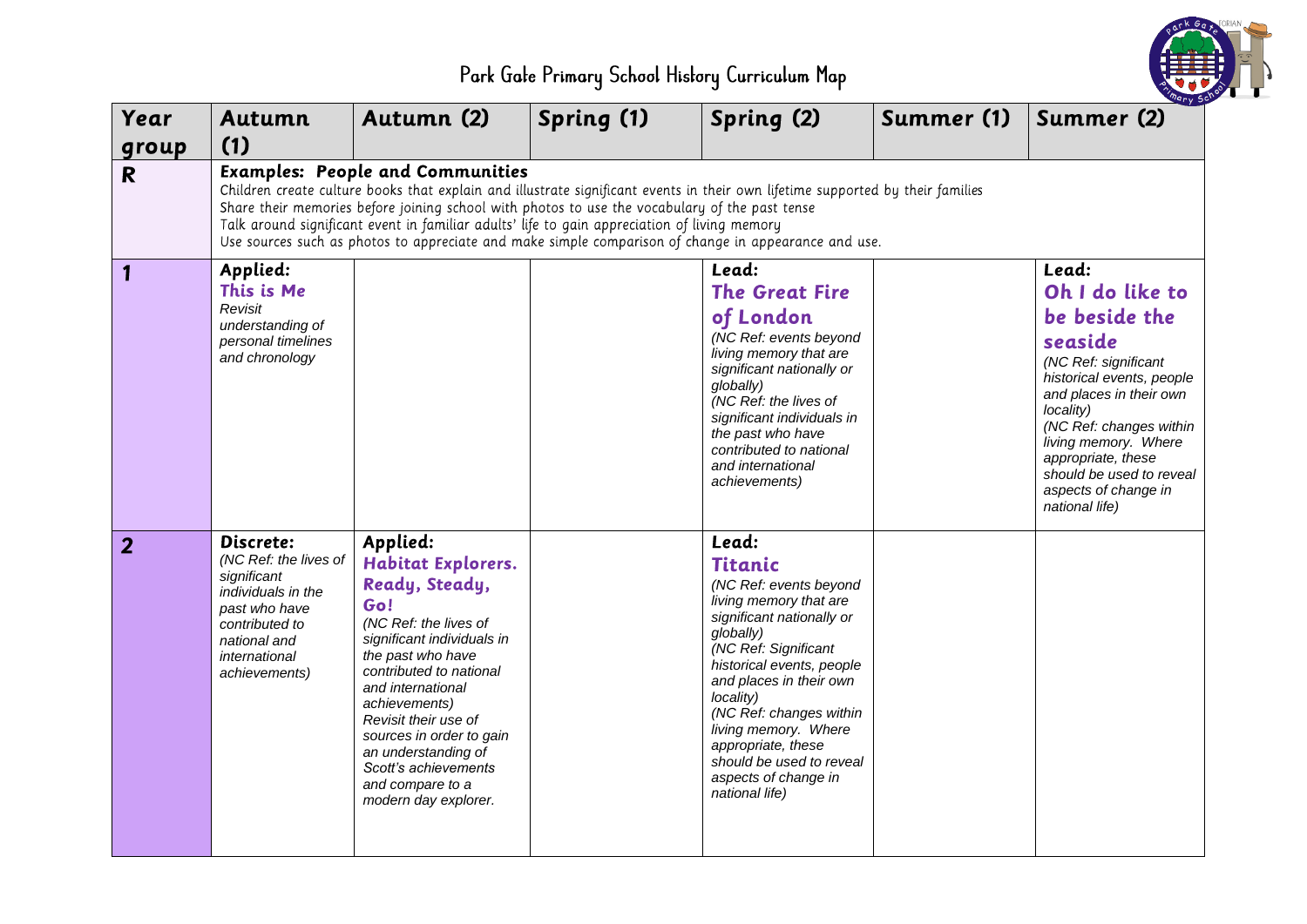## Park Gale Primary School History Curriculum Map

| $\overline{\mathbf{3}}$ | Lead:<br>Lost in time<br>(NC Ref: changes in<br><b>Britain from the Stone</b><br>Age to the Iron Age)<br>(NC Ref: a study of an<br>aspect or theme in British<br>history that extends<br>pupils' chronological<br>knowledge beyond 1066<br>$-$ Farming) |                                                                                                                                                                                                                                                | Applied:<br><b>Field Study</b><br><b>Village Visit</b><br>Revisit houses (GFL)<br>and how we tell they<br>have been there for a<br>long time                                                                                                                           |                                                                                                                                                           |                                                                                                                                                                                    |
|-------------------------|---------------------------------------------------------------------------------------------------------------------------------------------------------------------------------------------------------------------------------------------------------|------------------------------------------------------------------------------------------------------------------------------------------------------------------------------------------------------------------------------------------------|------------------------------------------------------------------------------------------------------------------------------------------------------------------------------------------------------------------------------------------------------------------------|-----------------------------------------------------------------------------------------------------------------------------------------------------------|------------------------------------------------------------------------------------------------------------------------------------------------------------------------------------|
| 4                       |                                                                                                                                                                                                                                                         |                                                                                                                                                                                                                                                | Applied:<br>Putting on a<br>show<br>Revisit chronology of<br>GFL & Titanic placing<br>show in context.                                                                                                                                                                 | Lead:<br>Romans<br>(NC Ref: the Roman<br>Empire and its impact<br>on Britain)                                                                             | Lead:<br><b>Romans</b><br>(NC Ref: a study of an<br>aspect or theme in<br><b>British history that</b><br>extends pupils'<br>chronological knowledge<br>beyond 1066 - Houses)       |
| 5                       |                                                                                                                                                                                                                                                         | Lead:<br><b>Invaders</b> and<br><b>Settlers</b><br>(NC Ref: Britain's<br>settlement by Anglo-<br>Saxons and Scots)<br>(NC Ref: the Viking and<br>Anglo-Saxon struggle for<br>the Kingdom of England<br>to the time of Edward the<br>Confessor) | Lead:<br><b>Friend or Foe</b><br>including<br><b>Aviation</b><br><b>Thematic Study</b><br>(NC Ref: a local history<br>study. Ref: a study of an<br>aspect or theme in<br>British history that<br>extends pupils'<br>chronological knowledge<br>beyond 1066 - Aviation) |                                                                                                                                                           |                                                                                                                                                                                    |
| 6                       | Lead:<br><b>How Civilised</b><br>(NC Ref: the<br>achievements of the<br>earliest civilizations,<br>Ancient Greece, Mayan<br>civilization c. AD 900)                                                                                                     |                                                                                                                                                                                                                                                |                                                                                                                                                                                                                                                                        | Lead:<br>Macbeth<br>(NC Ref: a study of an<br>aspect or theme in<br>British history that<br>extends pupils'<br>chronological<br>knowledge beyond<br>1066) | Lead:<br><b>Evolution and</b><br>Inheritance<br>(NC Ref: a study of an<br>aspect or theme in<br>British history that<br>extends pupils'<br>chronological knowledge<br>beyond 1066) |